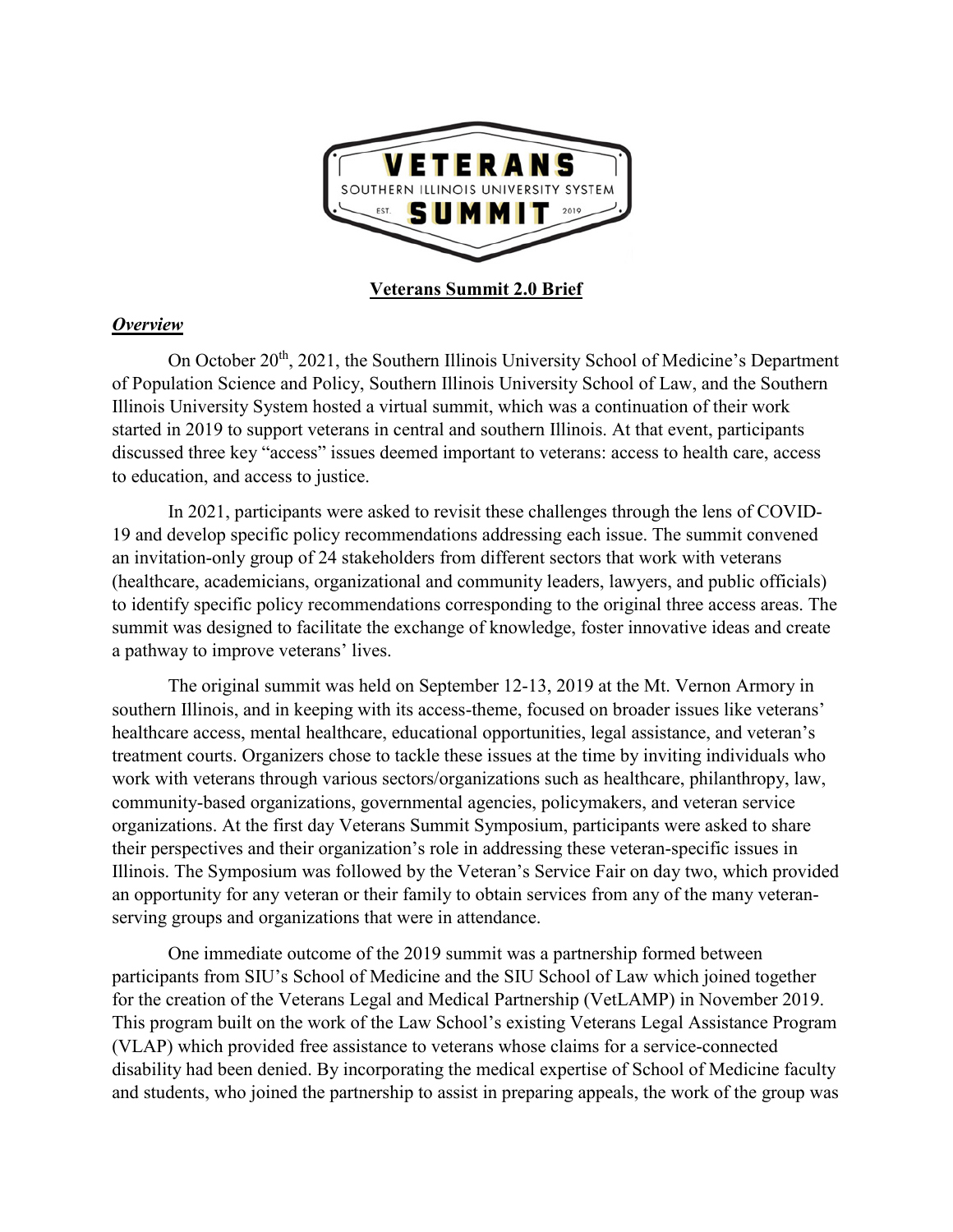make stronger and more thorough thanks to the input of medically trained participants who could better explain the challenges of a veteran's diagnosis. Specifically, third and fourth-year medical school students, in collaboration with faculty, were given the ability to review medical records to find evidence to document a service-connected injury or disease or establish a likely causal relationship (called the "nexus") between a service-connected event and the medical claim.

# *COVID-19 Pandemic and Veterans*

**Organizers of the summit had intended to follow-up on the successful 2019 event in the fall of 2020. Unfortunately, with the spread of the COVID virus, it was delayed one year. In order to protect the health of attendees, the 2021 summit was held virtually. While both the delay and the need for a virtual event highlight the challenges everyone has faced in simply existing in this period, they go even further to demonstrate how those, who are already challenged because of their circumstances, have been impacted.** The COVID-19 pandemic has had pervasive effects on the whole population, however the effect of the pandemic on smaller subsections of the population is yet to be fully understood. This is true of the veteran population as well.

According to an article published in [Social Work Today,](https://www.socialworktoday.com/) the veteran population showed a mortality rate that was slightly higher than the national average at the time of publishing in fall  $2020$ .<sup>[1](#page-6-0)</sup> The above-average mortality in the veterans' population can also be associated with a higher proportion of veterans being older as well as exposure to toxins and adverse environments while on active duty. A combination of these factors put veterans at a higher risk of severe respiratory illness or mortality. According to a 2021 study published in the Lancet Regional Health—Americas, veterans faced excess mortality of 13 percent in 2020, corresponding to 50,[2](#page-6-1)99 excess deaths.<sup>2</sup> However, mortality and cases within the veterans' population may be underreported for veterans who are not receiving services through the VA.

The pandemic-driven suspension of in-person events has also exacerbated some of the mental health challenges that veterans face due to increased social isolation. In a study conducted by researchers from the University of California, San Francisco, 75 percent of study participants reported worsening emotional wellbeing.<sup>[3](#page-6-2)</sup> The study also found that emotions such as sorrow, despair, loneliness, and grief, which did not warrant a mental health diagnosis were significant factors impacting wellbeing. Researchers also found the VA was also relied upon as a source of communication, connection, and support, indicating the larger role that the organization plays beyond medical care.<sup>[4](#page-6-3)</sup>

Clearly, there is more to be learned about the impact of the pandemic on veterans which future summits can continue to track in addition to following progress on the three access areas which have become the foundation of the summit's report.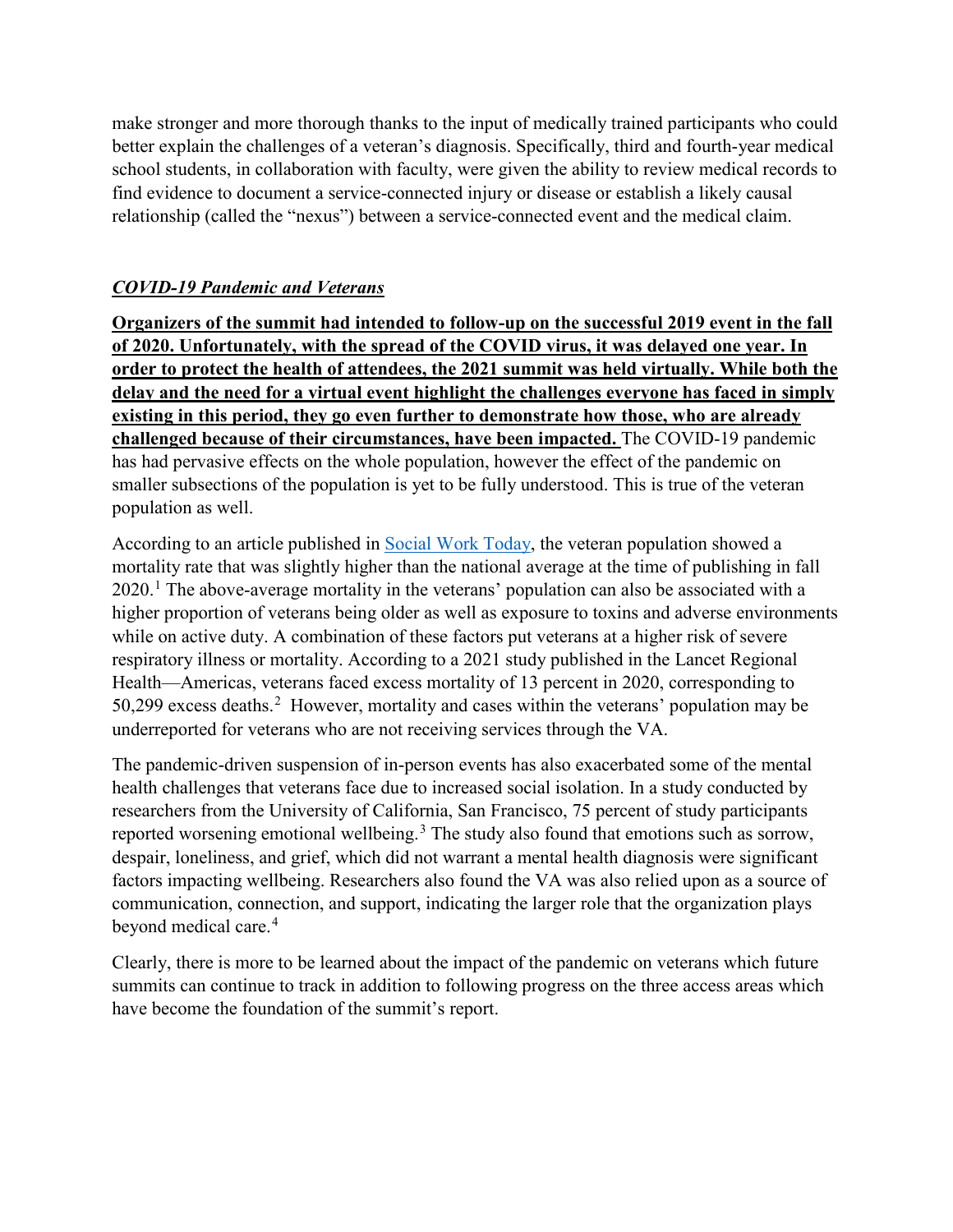## *Veterans Summit 2021: Key Takeaways*

**Access to Healthcare**

• **The VA system plays a larger role in veterans' lives' beyond just providing medical care. It's role in veteran care cannot be overstated and federal support must continue to flow to this vital resource.**

Studies have found that the VA serves as a source of connection, communication, and support for veterans, indicating an outsized role beyond medical care for veterans.

• **Long-standing issues with staff shortages, especially in disciplines such as psychiatry were exacerbated during the pandemic. Both the federal and state governments should increase funding to train more mental health professionals and provide better pathways to enter the workforce.**

According to the OIG Determination of Veterans Health Administration's Occupational Staffing Shortages for Fiscal 2021, VHA medical facilities reported 2,152 severe occupational staffing shortages across 256 occupations in FY2021, with Psychiatry being the most severely affected by staffing shortages. $5$ 

• **Lack of community and increased loneliness due to pandemic-driven lockdown exacerbated some of the mental health challenges faced by veterans. In this area, community organizations can be used to support existing programs.**

In a study involving a large multi-campus VA healthcare system in California, researchers found that 75 percent of study participants reported worsening emotional health due to the pandemic, citing loneliness, sorrow, and despair as factors impacting mental wellbeing.

• **The changes to telehealth parity laws, spurred by the pandemic, has greatly reduced no shows for veteran's medical appointments. Going forward, telehealth should become an integral part of veteran care, especially in treating mental health diagnosis.** 

From January 2020 to April 2021, the number of telehealth appointments jumped from from 41,000 to 965,000.[6](#page-6-5) Furthermore, an April 2022 study examined whether mental health care access, suicide behavior, or emergency department visits (ED) were affected by the US Veterans Affairs initiative to distribute video-enabled tablets. The cohort study of over 470,000 rural US veterans with a history of mental health care use found receipt of a video-enabled tablet was associated with an increase of 1.8 psychotherapy visits per year (3.5 more video psychotherapy visits per year and 0.7 more video medication management visits per year), a 22 percent reduction in the likelihood of suicide behavior, and a 20 percent reduction in the likelihood of an ED visits.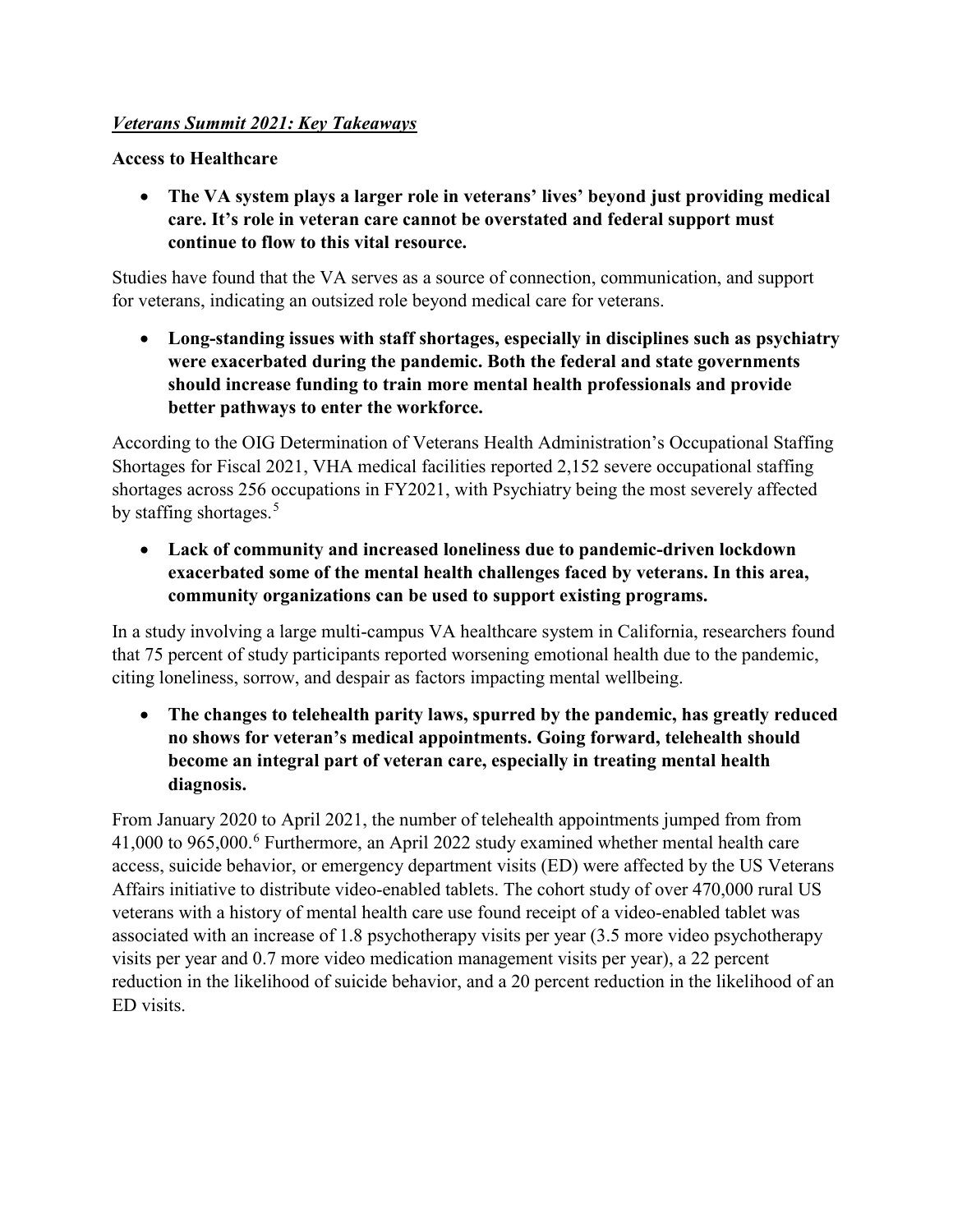### **Access to Education**

• **Student veterans reported difficulties transitioning from a military-style of technical learning and a hierarchical organizational structure to a university learning environment. Funding re-entry programs is key to helping veterans readjust to life outside the service.**

Attendees of the summit frequently mentioned the difficulty that student veterans have in transitioning to a less regimented lifestyle. By increasing funding for military and veteran services on college campuses, Illinois can lead the way in making their higher education institutions more inclusive.

• **Our focus group of participants mentioned a campus culture shock for veterans, leading to a feeling of disconnectedness and social isolation. Here, campus veteran support offices and counseling services can work together to ease the transition from military to university life.**

Most colleges have a new student orientation to introduce incoming freshmen to the campus, but many colleges across the country have found veteran-specific orientation helps reduce culture shock. These sessions offer a specialized tour of campus offices, with a representative from each, so that veterans can receive individualized help.

• **Many student veterans would benefit from military admissions advisors, focusing on traditional support and academic counseling that will guide them into a career path, rather than "just a job".**

Due to inadequate funding, military and veteran services organizations must limit the scope of their services. Our discussion forum attendees referenced Texas A&M's Veteran Resource and Support Center as a leader. The Texas A&M Military Admissions team provides prospective student veterans and current military members with transitional support and academic counseling.

• **Fully fund the Illinois Veterans Grant and the Illinois National Guard Grant, so that high education institutions are reimbursed for IVG and ING awards.** *"Requiring Illinois state institutions to accept the unfunded* 

The State of Illinois has not included funding in the state budget for the Illinois Veteran Grant (IVG) Program or the Illinois National Guard Grant (ING) for many years. While qualified program recipients still have tuition and fees waived,

*Illinois Veterans Grant (IVG) and unfunded Illinois National Guard (ING) results in minimal levels of service for the militaryconnected on campus. With funding, the administrators at these institutions would be more inclined to provide additional full-time employees and support."*

**-Kevin Wathen, Director of Military and Veteran Services at Southern Illinois University Edwardsville (SIUE)** 

higher education institutions are not compensated, removing an important funding stream.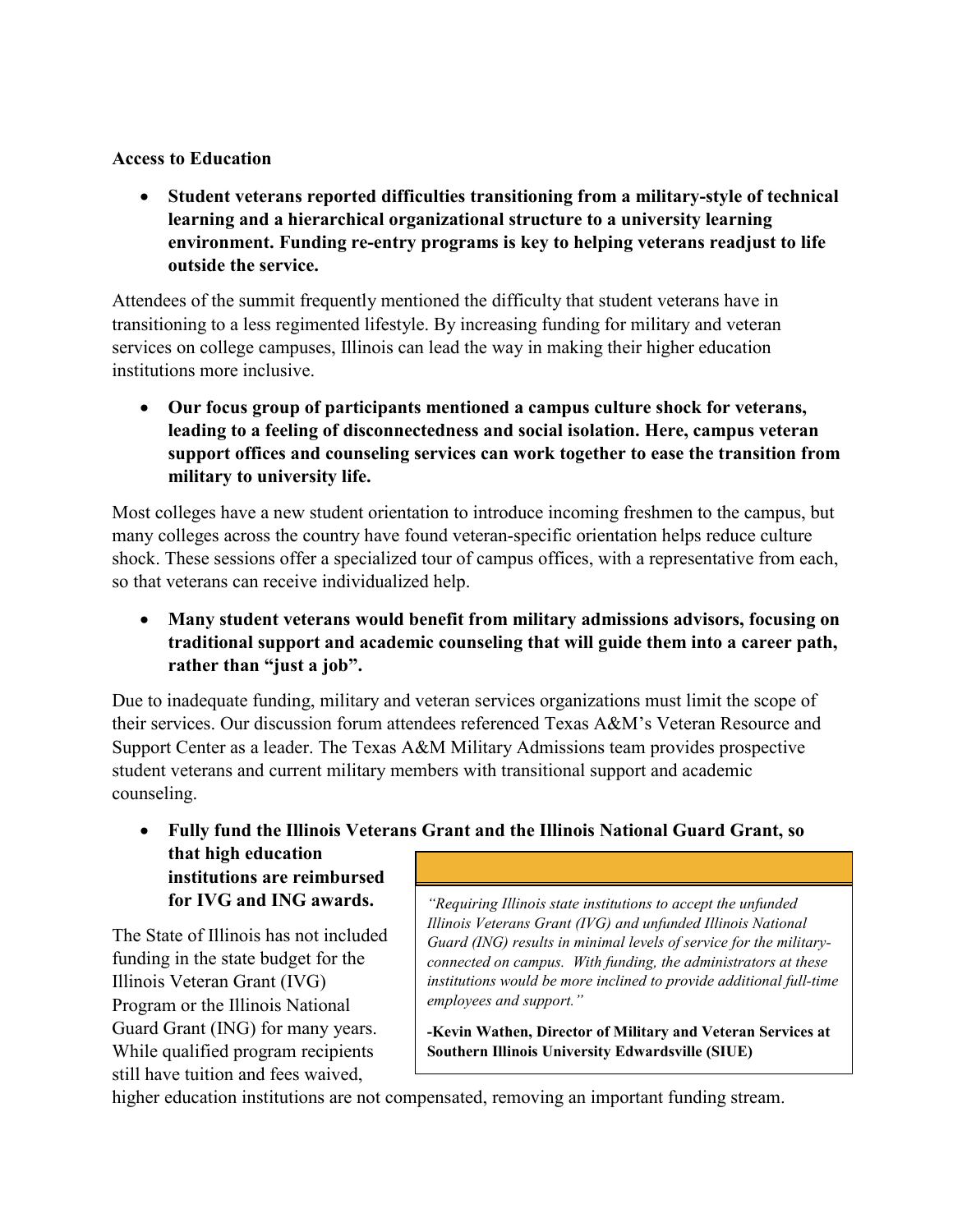### **Access to Legal Services**

• **Veteran treatment courts have been very successful as "problem-solving courts". These courts have formed essential partnerships with job services and organizations focused on providing housing for those in need.**

The veteran treatment court model has been very successful at diverting justice-involved veterans away from the regular criminal justice system and achieving sobriety, recovery, and

stability, through community cooperation and collaboration. Summit attendees spoke of the model's holistic approach, partnering with housing organizations to connect veterans with a place to live or mentorships to connect them with a steady job.

> • **More than half of justiceinvolved Veterans have**

*"Veteran Treatment Courts address the challenges with drugs and alcohol some Veterans face because of their military service. The Veteran Treatment Court gives them treatment and tools to help overcome these challenges."* 

**Professor Martin Parsons, Clinical Assistant Professor of Law, Director of the Veterans' Legal Assistant Program** 

**mental health problems—namely PTSD, depression, or high anxiety—or substanceabuse disorders, most notably alcohol or cocaine addiction. While treatment for these conditions needs to be part of the larger criminal justice reform discussion, it is especially true for the men and women whose service to our country and whose mental health problems are service-related.**

Summit attendees mentioned the Veterans Justice Outreach Initiative, a Veterans Affairs program that links eligible justice-involved veterans with the needed mental health and/or substance abuse treatment services, as an effective program for helping these veterans. The goal is to provide timely access to these services to avoid unnecessary criminalization and incarceration of veterans with mental illness, substance abuse disorders, and/or traumatic brain injuries (TBI).

• **Multiple focus group participants mentioned a need for better communication with veterans about available resources. The resources are there, but we need to have consistent communication and messaging.**

The group suggested a multitude of strategies to improve their outreach efforts, including constant communication with veteran service organizations (posters, flyers) and targeted social media advertisements (Facebook, Twitter).

#### **Rethinking Veteran's Issues in a Post-Pandemic Illinois**

This report should serve as the next step in a conversation on connecting with the hardest to reach veterans. Leading up to the virtual event, organizers surveyed 2019 attendees. Our pre-Veterans Summit II survey indicated an overwhelming majority of respondents found that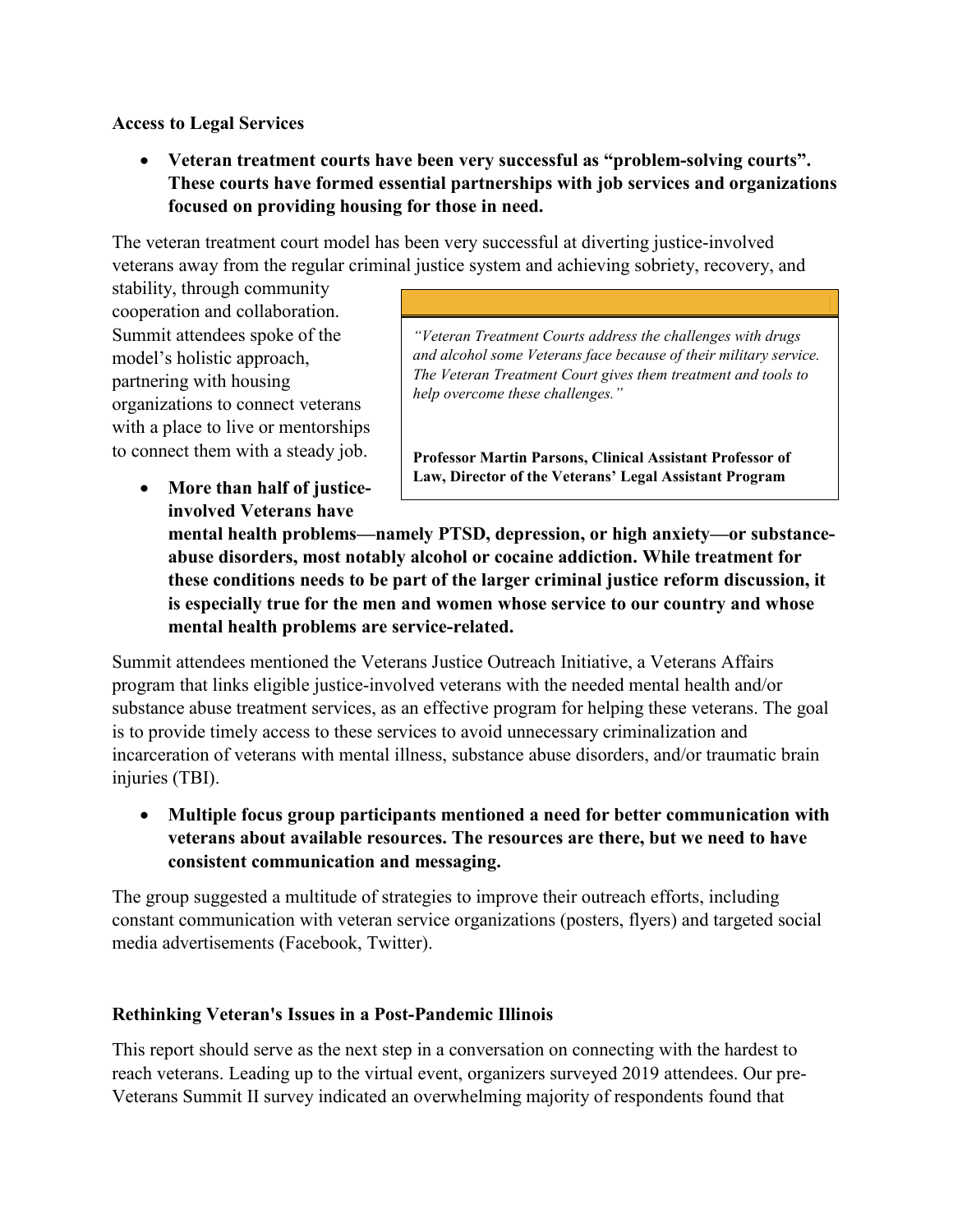conditions relate to access to healthcare, education, and legal services had all stayed the same or worsened. Additionally, all respondents reported that the pandemic has negatively impacted these same issue areas.

The COVID-19 pandemic reiterated the need for innovative strategies to combat the health, social, and economic challenges confronting veterans. These issues are complex and require collaboration across different groups, including policymakers, healthcare organizations, philanthropic groups, and corporate and community leaders. The time is now for Illinois to lead

on this topic and make sustainable improvements in the lives of veterans.

The first step to improving our veterans' lives, is to develop a plan so we can begin to make inroads. Regarding veterans' access to healthcare, we need to make sure telehealth is available for veterans, when appropriate. The pandemic accelerated the use of connected technologies and innovative care methods, like telehealth. More widespread use of interventions based

*"As COVID-19 spread, the VA announced that it would increase telehealth services. The increased access to care through telehealth was received well by veterans demonstrated by telehealth service use increasing by 1000%. Telehealth service availability allows those with social anxiety and a significant history of trauma to access care in a way that doesn't retraumatize."*

**Dr. Tracey Smith, DNP, MS, PH-CNS, Director of Programs and Community Health, Illinois Public Health Association (IPHA)**

on connected technologies, such as telehealth and virtual care, can help address the medical and behavioral health gaps. Per summit attendees, no-show rates at their facilities dropped from 20 percent to zero, crediting increased telehealth usage for the significant change.

Regarding access to education, the State of Illinois needs to increase resources for campus-based military and veteran services offices. The resounding message from our focus group was that they felt hamstrung by a lack of funding to hire more staff, increase the number of programs offered, and provide the services that their students need. This would allow these offices to implement veterans-only orientations to help with the transition to campus life, implement cultural competency programs for staff across the school to understand the diversity of the student veteran population, and schools would be able to implement measures that assess the quality of their campus programming.

During the access to legal services discussion, attendees agreed that there are programs in place to help justice-involved veterans, but there is a disconnect in getting that message to those in need. The strategies that were discussed included a focus on social media platforms. Specifically, we need to utilize online targeted advertising on Facebook, TikTok, Instagram, and others. This form of outreach is being utilized by many sectors, including health care, to reach patients and consumers.

This three-part plan is only the part of what needs to be a concerted effort to improve the lives of veterans and their families. Both summits have provided an insight into the struggles veterans are facing, while including the experiences and knowledge of those working with this population